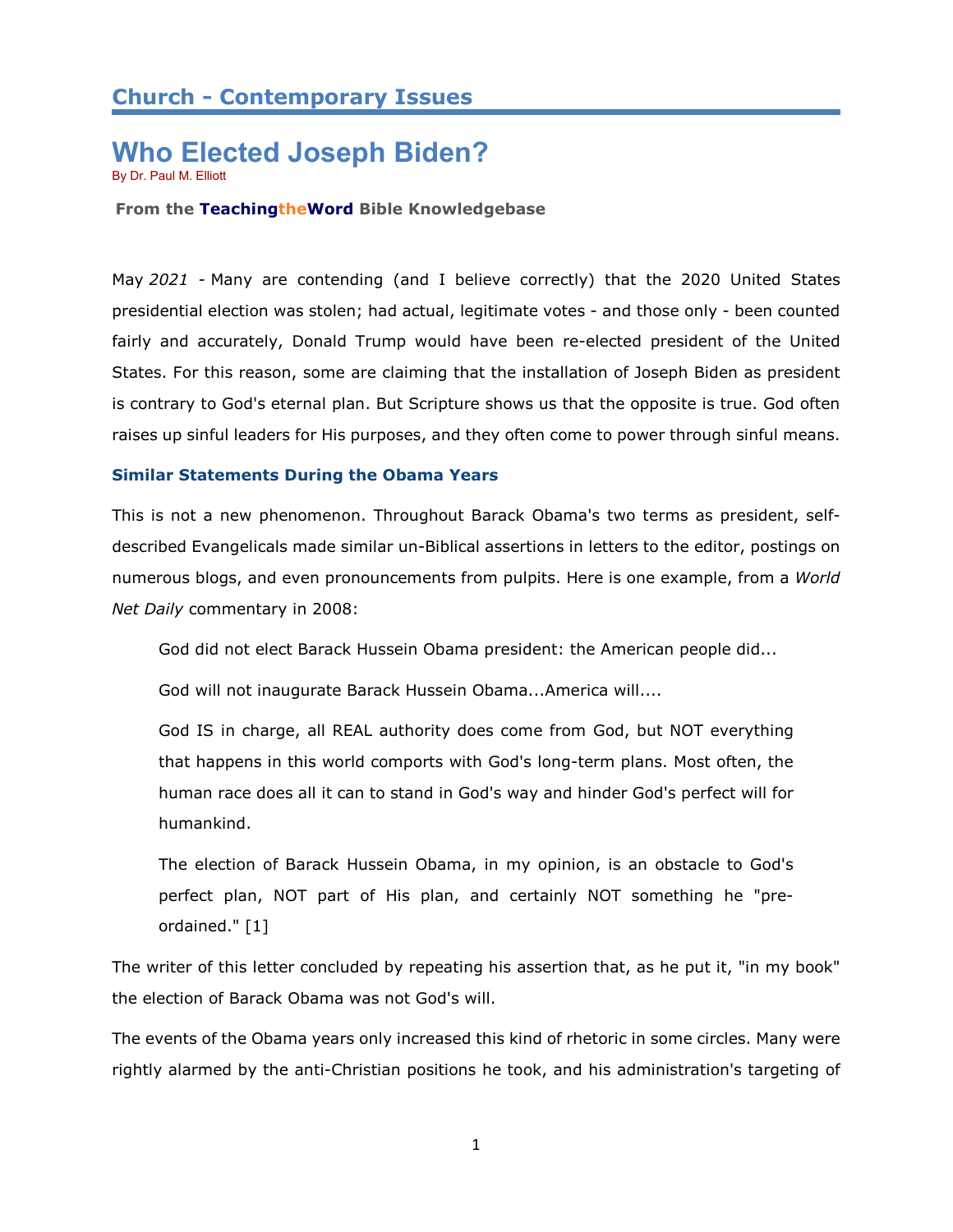Evangelical Christians for persecution and the teachings of the Bible for ridicule and suppression.

Clearly, under Mr. Biden and those who have conspired to bring him to power, the anti-Christian position of government is being further entrenched. His first 100 days in the White House have been breathtakingly anti-Christian. To cite just a handful of examples: Last month the Biden administration filed an appeal in a federal court designed to force all doctors and hospitals in the United States, regardless of religious conviction, to provide transgender surgeries to all patients who demand them. His administration supports Planned Parenthood's selling of pieces of aborted babies for profit. Biden's Department of Education is promoting homosexuality and other forms of sexual perversion, even at the kindergarten level.

This, we can be certain, is only the beginning.

#### **America: An Anomaly in World History**

But one would think, from the comments of many Evangelicals, that this is the first time in history that Christians have ever faced such things. We need to remind ourselves that the history of this world is the unfolding of the eternal plan of God. We need to remind ourselves of God's relationship to the rulers of this world, of the attitude that Jesus and the apostles instructed early Christians to have toward even the most cruel and ungodly rulers of their times, and of the pattern we find in much of subsequent church history.

The fact is, the enjoyment of such a high degree of religious freedom and Bible-based righteousness in North America over the past four hundred years is an anomaly in world history. There has never been another such long-term safe haven for Christians on this earth. The much more normal case has been for true believers to face opposition, persecution, and worse at the hands of civil authorities.

Have both cases been God's will? Is an ungodly ruler ordained of God? What really matters in answering those questions is not man's opinion - not how things are "in my book" as the writer cited above put it. What matters is how things are in God's Book - what His Word says is true. The question is: What must Christians do in response?

### **The World's Rulers Are God's Direct Choices**

Let us take up the things of which we need to remind ourselves. First of all, what does God's Word tell us about His relationship to the rulers of this world? Scripture makes it clear that no earthly ruler comes to power or remains in power apart from God's direct choosing: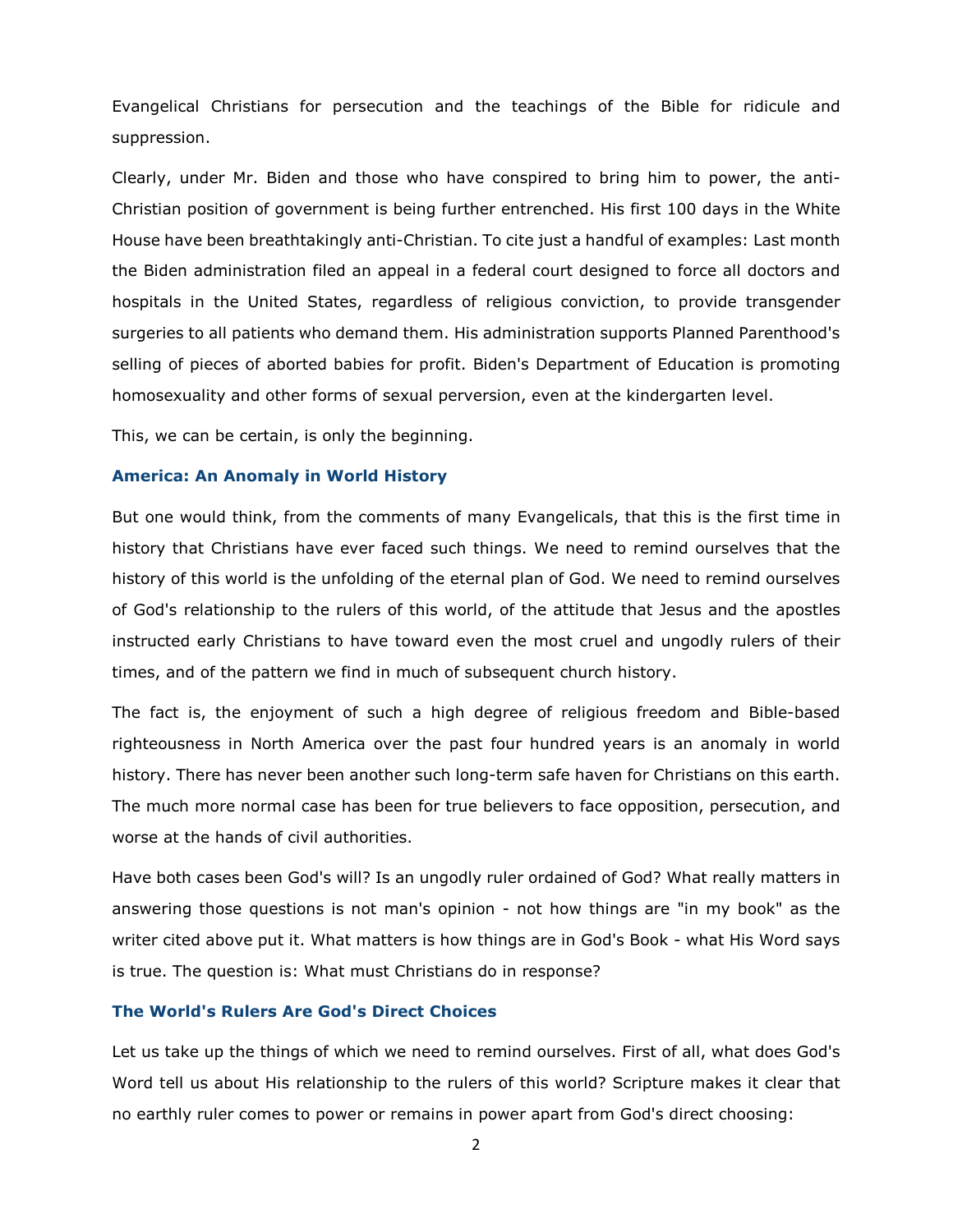I have made the earth, the man and the beast that are on the ground, by My great power and by My outstretched arm, and have given it to whom it seemed proper to Me. (Jeremiah 27:5)

For exaltation comes neither from the east nor from the west nor from the south. But God is the Judge: He puts down one, and exalts another. (Psalm 75:6-7)

And He changes the times and the seasons; He removes kings and raises up kings... (Daniel 2:21)

...the Most High rules in the kingdom of men, gives it to whomever He will, and sets over it the lowest of men. (Daniel 4:17)

...the Most High rules in the kingdom of men, and gives it to whomever He chooses. (Daniel 4:25 and 32)

He loosens the bonds of kings, and binds their waist with a belt. (Job 12:18)

Is it true, as the writer of the letter to the editor insisted, that human beings can "stand in God's way and hinder God's perfect will for humankind?" Absolutely not:

All the inhabitants of the earth are reputed as nothing; He does according to His will in the army of heaven and among the inhabitants of the earth. No one can restrain His hand or say to Him, "What have You done?" (Daniel 4:35)

[God] works all things according to the counsel of His will (Ephesians 1:11).

The lot is cast into the lap, but its every decision is from the Lord. (Proverbs 16:33)

Who has directed the Spirit of the LORD, or as His counselor has taught Him? With whom did He take counsel, and who instructed Him, and taught Him in the path of justice? Who taught Him knowledge, and showed Him the way of understanding? Behold, the nations are as a drop in a bucket, and are counted as the small dust on the scales; look, He lifts up the isles as a very little thing. And Lebanon is not sufficient to burn, nor its beasts sufficient for a burnt offering. All nations before Him are as nothing, and they are counted by Him less than nothing and worthless.

Have you not known? Have you not heard? Has it not been told you from the beginning? Have you not understood from the foundations of the earth? It is He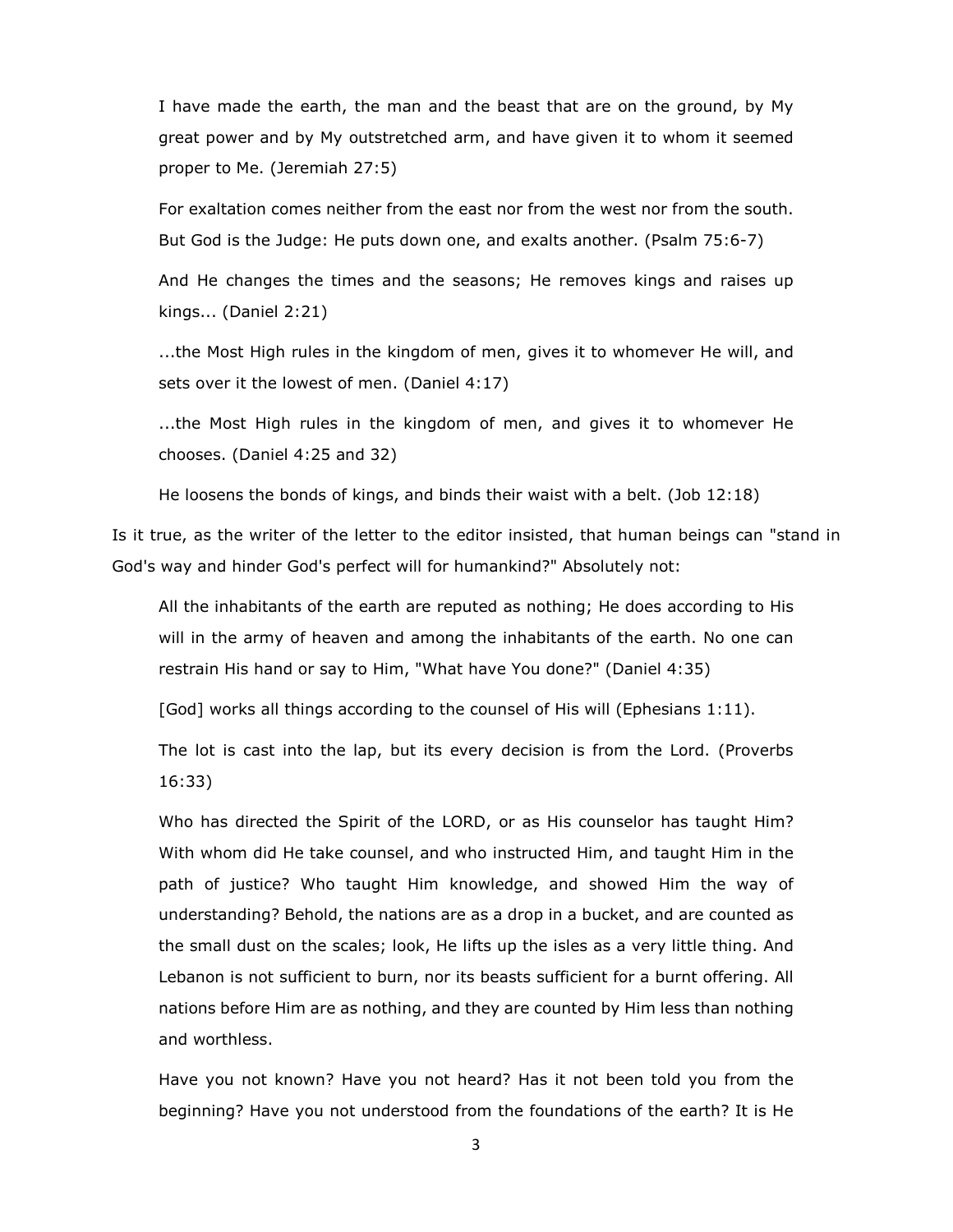who sits above the circle of the earth, and its inhabitants are like grasshoppers, who stretches out the heavens like a curtain, and spreads them out like a tent to dwell in.

He brings the princes to nothing; He makes the judges of the earth useless. Scarcely shall they be planted, scarcely shall they be sown, scarcely shall their stock take root in the earth, when He will also blow on them, and they will wither, and the whirlwind will take them away like stubble.

"To whom then will you liken Me, or to whom shall I be equal?" says the Holy One.

Lift up your eyes on high, and see who has created these things, who brings out their host by number; He calls them all by name, by the greatness of His might and the strength of His power; not one is missing.

Why do you say, O Jacob, and speak, O Israel: "My way is hidden from the LORD, and my just claim is passed over by my God"? Have you not known? Have you not heard? The everlasting God, the LORD, the Creator of the ends of the earth, neither faints nor is weary. His understanding is unsearchable. He gives power to the weak, and to those who have no might He increases strength. Even the youths shall faint and be weary, and the young men shall utterly fall, but those who wait on the LORD shall renew their strength; they shall mount up with wings like eagles, they shall run and not be weary, they shall walk and not faint. (Isaiah 40:13-31)

"For My thoughts are not your thoughts, nor are your ways My ways," says the Lord. "For as the heavens are higher than the earth, so are My ways higher than your ways, and My thoughts than your thoughts. For as the rain comes down, and the snow from heaven, and do not return there, but water the earth, and make it bring forth and bud, that it may give seed to the sower and bread to the eater, so shall My word be that goes forth from My mouth; it shall not return to Me void [literally, fruitless], but it shall accomplish what I please, and it shall prosper in the thing for which I sent it." (Isaiah 55:8-11)

In short, if man could thwart God's perfect plan, then it would not be a perfect plan!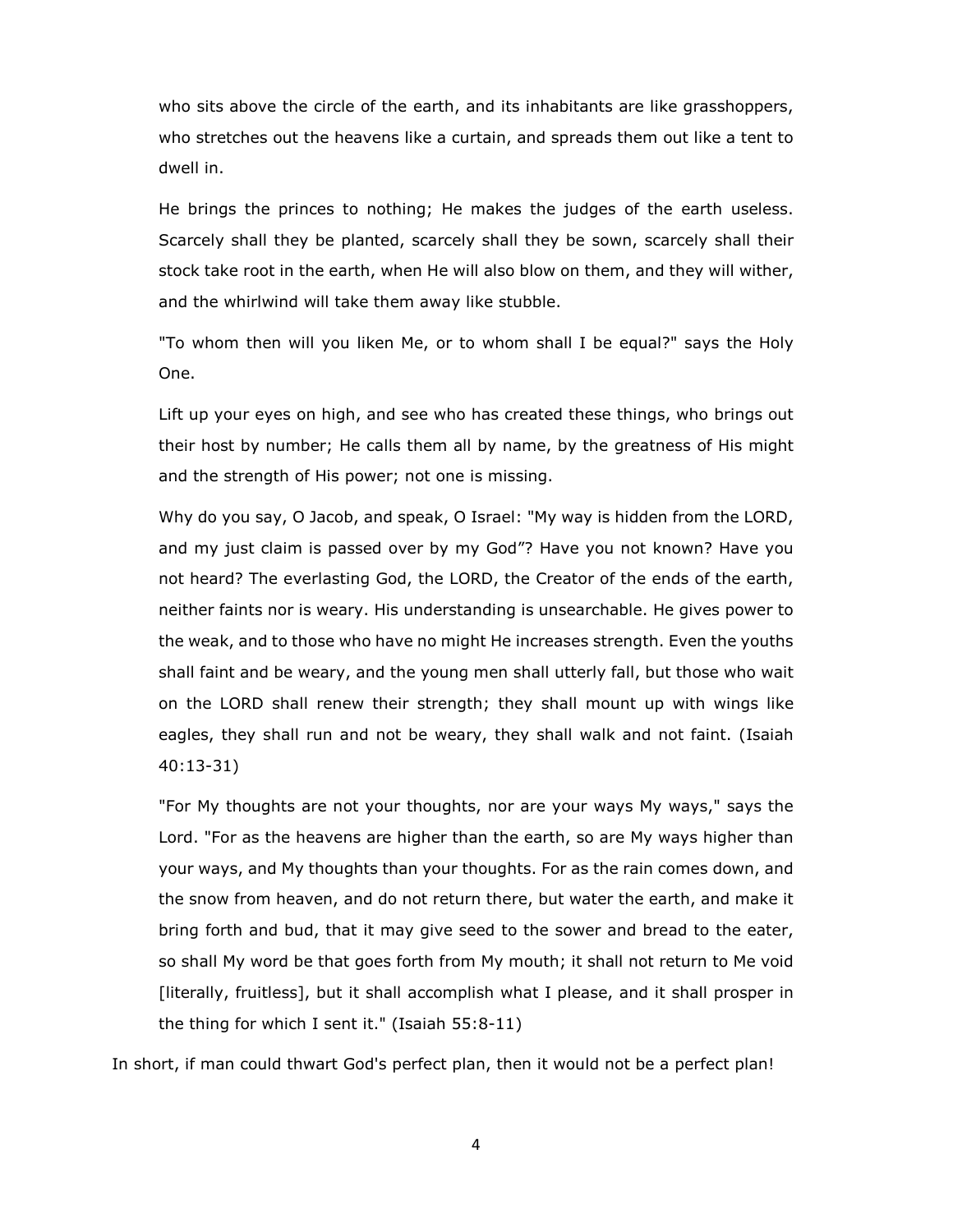#### **God's Plan Is Rarely "Perfect" to Human Eyes**

Scripture shows us that God has raised up many rulers who, to put it mildly, did not honor Him. Men who literally shook their fists at the Lord of the universe. Men who led or participated in pagan worship that involved perversion and even human sacrifice. Men who sought to exterminate the people of God. Often they have come to power by illegal means assassinations, overthrow of lawful governments, rigged elections, mass deportations, wars of aggression, genocide, and worse. Hereditary succession has brought few righteous monarchs to power, but thousands of evil ones. Even so, God said this to a man such as Pharaoh of Egypt: "But indeed for this purpose I have raised you up, that I may show My power in you, and that My name may be declared in all the earth" (Exodus 9:16).

When Jesus told His disciples that He was going to Jerusalem to be put to death, His disciples tried to oppose Him, as we read in Matthew 16:21-23 -

From that time Jesus began to show to His disciples that He must go to Jerusalem, and suffer many things from the elders and chief priests and scribes, and be killed, and be raised the third day. Then Peter took Him aside and began to rebuke Him, saying, "Far be it from You, Lord; this shall not happen to You!" But He turned and said to Peter, "Get behind Me, Satan! You are an offense to Me, for you are not mindful of the things of God, but the things of men."

God's perfect plan did not appear to be perfect to human eyes. But His ways are not our ways. As He was about to be led away to be crucified, the Lord of the universe declared to the governor Pontius Pilate, "You could have no power at all against Me unless it had been given you from above" (John 19:11).

Certainly, America and the rest of the nations that once had at least a degree of respect for the Bible have departed from God's Word, and have exalted evil men, philosophies and practices to places of honor and prominence. For that reason, America and the rest of the nations stand under God's judgment. It should not surprise us that God would raise up evil leaders as a means of judgment. But let us not think for one moment that we understand all of God's reasons for choosing such a man to lead this nation. God's Word makes it clear that this development in our nation's history is but one of the innumerable details of His eternal plan. In the future consummation of all things, the universe will see and understand that even this has redounded to His eternal glory.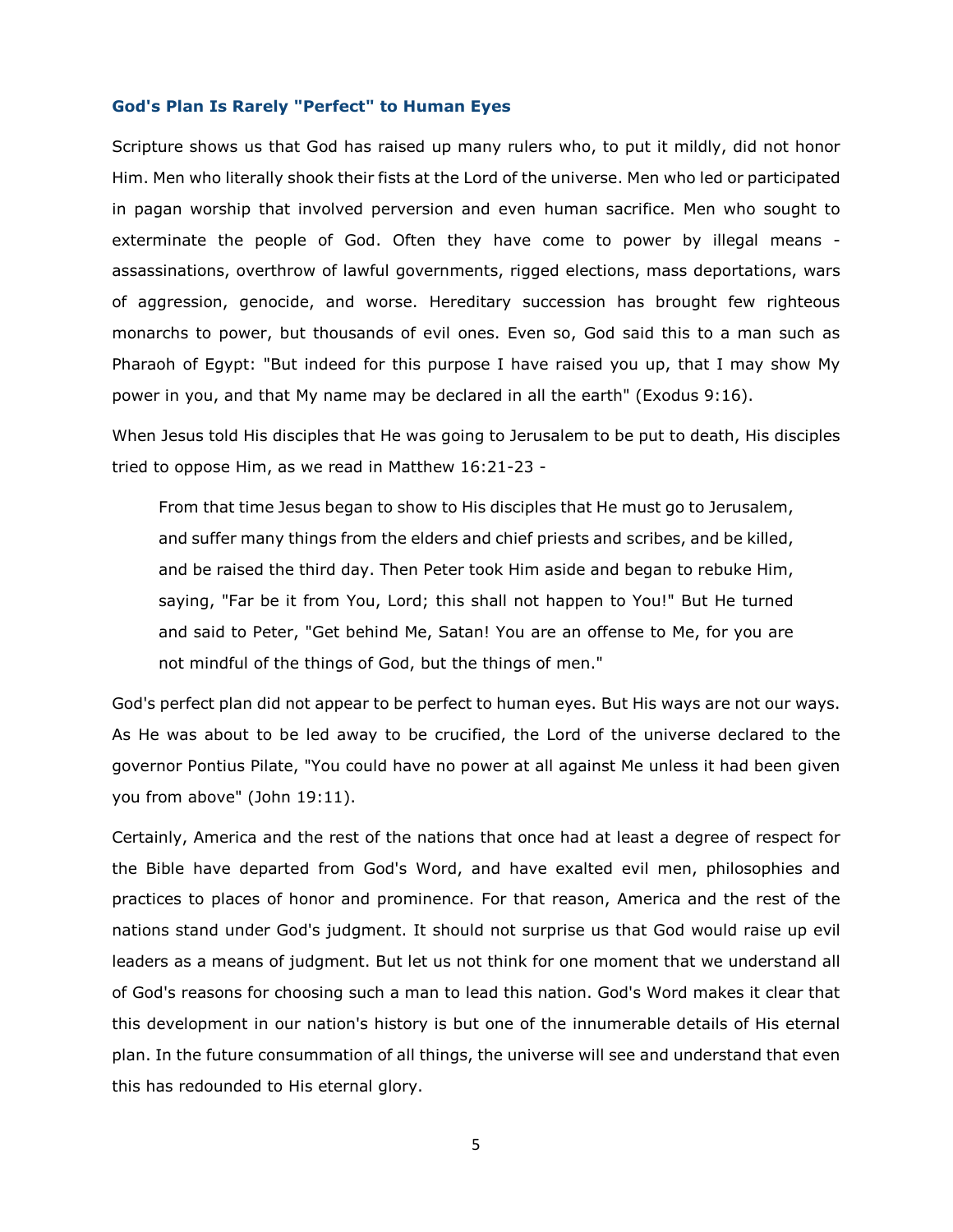#### **What Is Our Duty as Christians?**

What, then, is our duty as Christians according to God's Word?

Let every soul be subject to the governing authorities. For there is no authority except from God, and the authorities that exist are appointed by God. Therefore whoever resists the authority resists the ordinance of God, and those who resist will bring judgment on themselves. For rulers are not a terror to good works, but to evil. Do you want to be unafraid of the authority? Do what is good, and you will have praise from the same. For he is God's minister to you for good. But if you do evil, be afraid; for he does not bear the sword in vain; for he is God's minister, an avenger to execute wrath on him who practices evil. Therefore you must be subject, not only because of wrath but also for conscience' sake. For because of this you also pay taxes, for they are God's ministers attending continually to this very thing. Render therefore to all their due: taxes to whom taxes are due, customs to whom customs, fear to whom fear, honor to whom honor. (Romans 13:1-7)

Therefore submit yourselves to every ordinance of man for the Lord's sake, whether to the king as supreme, or to governors, as to those who are sent by him for the punishment of evildoers and for the praise of those who do good. For this is the will of God, that by doing good you may put to silence the ignorance of foolish men - as free, yet not using liberty as a cloak for vice, but as bondservants of God. Honor all people. Love the brotherhood. Fear God. Honor the king. (1 Peter 2:13-17)

Your response may be, "Yes - but look at the kinds of rulers we have today!" Well, consider the kinds of rulers of which Paul and Peter were speaking when they wrote these words under divine inspiration.

History records that the Roman emperor Tiberius, who reigned during most of the life of Christ on earth (14 to 37 A. D.) was notoriously paranoid, cruel, and vengeful. Historical accounts include lurid tales of his sexual perversity, both private and public. Tiberius arrested and summarily executed many of his political opponents without the judicial trial stipulated by Roman law. In many of his dominions he appointed the most corrupt governors imaginable. It was under Tiberius that the public persona of the emperor shifted from that of a priest of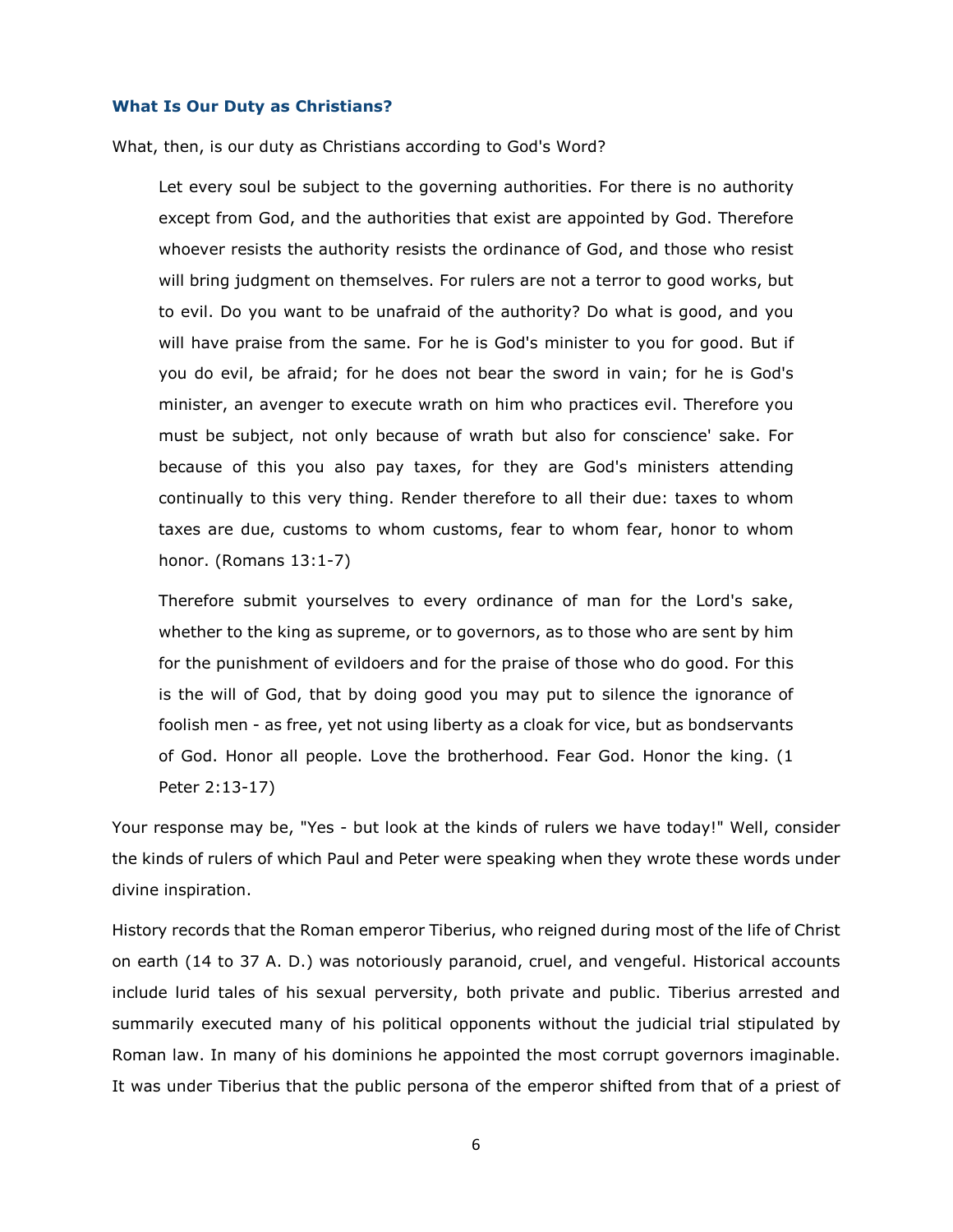the pagan gods to that of a god himself. But it was of this emperor that Jesus said, "Render to Caesar the things that are Caesar's" (Mark 12:17).

Caligula, who ruled from 37 A.D. to 41 A.D., was notoriously cruel. He engaged in and publicly promoted adultery and all sorts of sexual perversion, including homosexuality and incest. Caligula was one of the major figures in the establishment of the worship of the emperor as a god. Although it did not come to pass, Caligula made plans to have a statue of himself erected at the temple in Jerusalem so that he could be worshipped there.

Caligula's successor Claudius (41-54 A.D.) was likewise a cruel man, promoted the cult of emperor deification, and opposed the attempts of Christians to win others to their faith as illegal "proselytizing."

The emperor Nero (54-68 A.D.) instituted a program of extensive persecution of Christians who refused to say that "Caesar is Lord," including torture and execution by the most horrible means. According to later Christian writers such as Eusebius (late third century) the apostles Paul and Peter were both executed during Nero's bloody reign.

Dear friends, these were the realities of New Testament times. The pattern is much the same throughout the lines of subsequent history, which pass through such events as the killing of thousands of Christians during the rise of Islam, hundreds of thousands who suffered and died under Roman Catholic inquisitions, and countless Bible-believers of the 20th century who suffered and died under Hitler, Stalin, Mao, Idi Amin, Pol Pot, and others.

Unlike their counterparts in other lands, American Christians "have not yet resisted unto bloodshed, striving against sin" (Hebrews 12:4). Unless the Lord is merciful, as our nation's present decline continues that day may soon come. But our constant duty as Christians under all kinds of rulers is to pray for our rulers, and give them the honor they are due. Even though the American constitutional republic is now only the disintegrating shell of that which the founders established, it is also the duty of American Christians to pray, work, and vote, whenever possible and as long as it is possible, for the election of those who honor God, and to pray that God in mercy would deliver us from the evil plans of evil rulers.

We are also to obey God rather than men when man's law clearly conflicts with God's Word (Acts 4:19, 5:29). It is, above all, our duty to obey the Word of God in every area of life and ministry. That is going to become increasingly difficult in the years ahead, but those who truly belong to Christ must never fail to do it. We must always keep in mind our true calling and